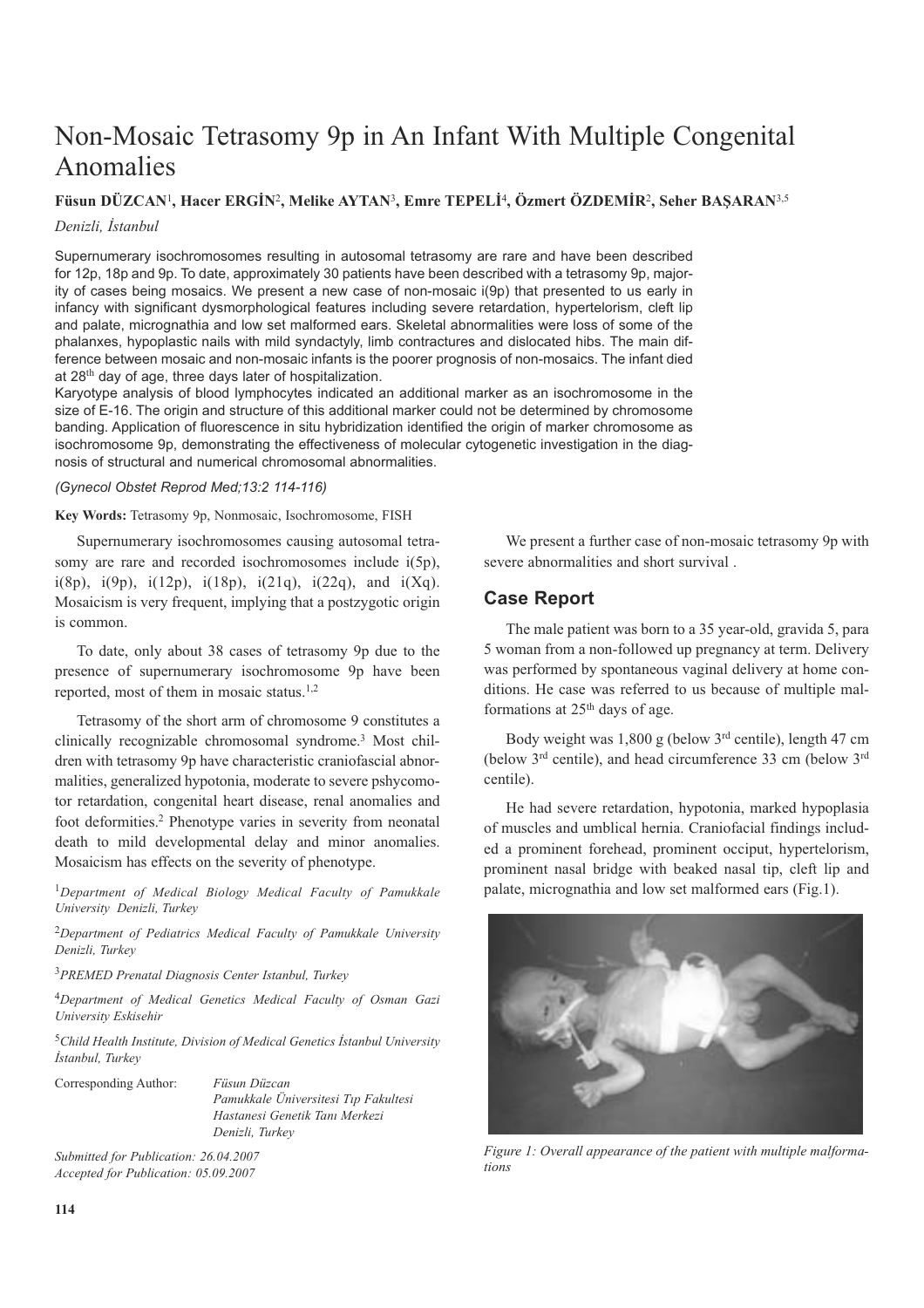Skeletal abnormalities were loss of some of the distal phalanxes, short fingers and thumbs, hypoplastic nails with mild syndactyly. He had flexion contractures of both elbows, dislocated hips, bilateral metatarsus abduction deformity, limited dorsoflexion of ankle and pes cavus.

Genitourinary system examinations showed hydrocele, cryptoorchidism, and pelvicalixeal dilatation on ultrasound. Hydrocephaly and intraventricular hemorrhage (GradeIII) was detected as CNS abnormality.

Karyotype analysis of blood lymphocytes indicated an additional marker as an isochromosome in all of the cells examined. The origin and structure of this additional marker could not be determined by GTG-banding. Application of FISH, using wcp 9 (Oncor) probe, identified the origin of extra chromosome as isochromosome 9p. Resampling or sampling of other tissues could not be performed because the patient had died soon after first sampling.

### **Discussion**

We present a non-mosaic case of tetrasomy 9p diagnosed by using FISH. The clinical features of our case are also helpful for clinical diagnosis. Tetrasomy 9p syndrome is not a well recognizable clinical entitiy as trisomy 9p yet. However, as the larger number of cases reported a clear phenotype is emerging. Predominant phenotypic findings of previously reported mosaic and non-mosaic tetrasomy 9p cases are given in Table-1 in comparison with our case.

*Table-1: Previously reported features of mosaic and non mosaic cases of tetrasomy 9p compared with features of present case (\*: <40%, \*\*: 40-80%, \*\*\*: >80%)*

| Clinical findings             | Mosaics<br>(% ) | <b>Non</b><br>$mosaics(\% )$ | Present<br>case |
|-------------------------------|-----------------|------------------------------|-----------------|
| IUGR / SGA                    | $\ast$          | $***$                        | ٠               |
| Postnatal growth failure      | $***$           | ***                          | ÷               |
| Developmental delay           | ***             | ***                          | ÷               |
| Early death                   |                 | $***$                        | ÷               |
| Brachycephaly/microcephaly    | $\star$         | $\star$                      |                 |
| Short neck/excess nuchal skin | $***$           | $***$                        |                 |
| Micro / retrognathi           | ***             | $***$                        | ٠               |
| Cleft Lip / Cleft Palate      | $***$           | ***                          | +               |
| Hypertelorism                 | $***$           | ***                          | +               |
| Prominent nasal bridge        |                 |                              |                 |
| / bulbous or beaked nose      | $***$           | $***$                        | ٠               |
| Ear anomaly                   | $***$           | ***                          | ÷               |
| Limb contractures             |                 |                              |                 |
| /joint dislocation            | $\ast$          | $***$                        | ÷               |
| Other limb defects            | ***             | ***                          | +               |
| CNS anomaly                   | ***             | $***$                        | +               |
| CV anomaly                    | $***$           | $***$                        |                 |
| Renal anomaly                 | $\ast$          | $***$                        | +               |
| Abnormal genitalia            | $\ast$          | $***$                        | +               |

The phenotype of tetrasomy 9p cases varies in severity from mild developmental delay with minor anomalies to prenatal death, probably depending on the size of the tetrasomic region and the degree of mosaicism.4 According to Schinzel, patients with mosaicism for an extra chromosome 9p have distinctly milder phenotype than without mosaicism.<sup>5</sup> Most authors agree that mosaicism has an effect on mortality rate. Some reports indicated that the main difference between mosaics and non-mosaics is the poorer prognosis of nonmosaics.6,7 Tetrasomy 9p was non-mosaic in our case and he died early in infancy, 28th day of birth, supporting this idea.

Three types of tetrasomy 9p, based on the nature of the isochromosome with break point at p10, a small amount of heterochromatic region extending to 9q12 or 13 and a larger portion extending to 9q21 or 9q22 were included, can be seen in the literature.<sup>2,3,8</sup> However, some of these authors found no correlation between the nature of the isochromosome and the phenotype. Our case showed a non-mosaic supernumerary isochromosome with no portion of long arm of chromosome 9.

Tissue-limited mosaicism may be another factor that contributes to the phenotypic variation. Tetrasomy 9p, like tetrasomy 12p in Pallister-Killian Syndrome, shows a tendency for tissue limited mosaicism. However, unlike tetrasomy 12p, which occurs in skin but very rare in blood, tetrasomy 9p appears predominantly in the blood cultures, often at a lower frequency or absent in skin, amniotic or chorionic villous cell culture.3 Tissue-limited mosaicism cannot be ruled out in cases where only lymphocytes were analyzed as in our case.

Tissue-limited mosaicism in tetrasomy 9p sometimes causes the anomaly undetectable by CVS or amniocentesis.2,3 For this reason prenatal diagnosis may be difficult. Reports on prenatal diagnosis of tetrasomy 9p were limited in the literature.1,9 There are some common findings of tetrasomy 9p on ultrasound, which can be confirmed prenatally such as IUGR, cleft lip/palate, central nervous system malformations, genitourinary or renal anomaly and skeletal abnormalities.<sup>1,7,10</sup> Interestingly these abnormalities are also suggestive of trisomy 13. Therefore, when trisomy 13 is suspected but not confirmed using standard prenatal FISH, tetrasomy 9p diagnosis should also be suspected.

We present a pattern of dysmorphic clinical features of a new case of non-mosaic tetrasomy 9p in order to contribute a better description and early diagnose of the syndrome.

#### **References**

- 1. Hengstschlager M, Bettelheim D, Drahonsky R, Repa C, Deutinger J and Bernaschek G. Prenatal diagnosis of the tetrasomy 9p with Dandy-Walker malformation. Prenat Diagn 2004, 24: 623-626.
- 2. Eggermann T, Rossier E, Theurer-Mahinka U, Backsch C,